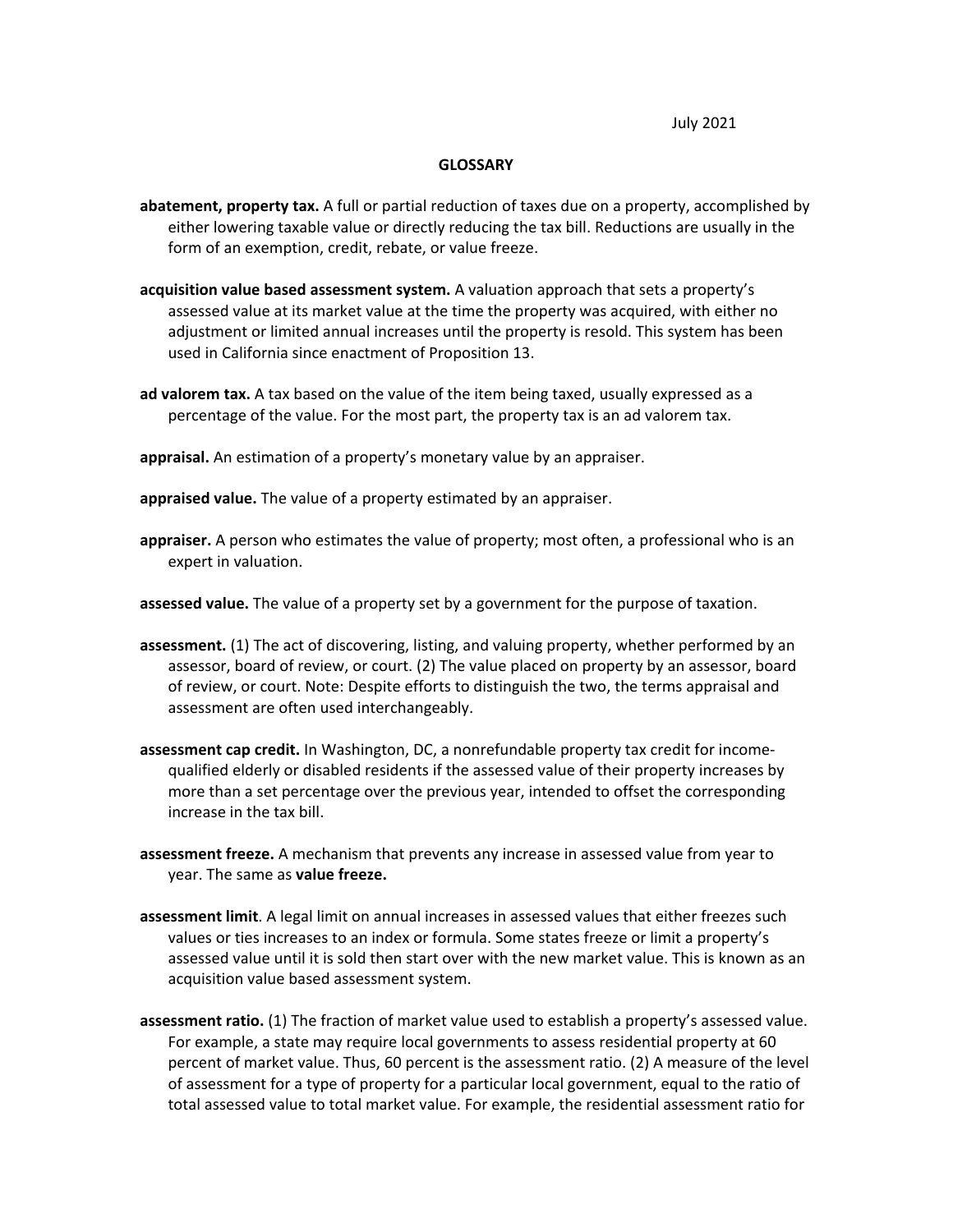a town can be computed by dividing the total assessed value of residential property by the total market value of that residential property. Assessment ratios can be less than, equal to, or greater than 100.

- **assessment tax rate.** The term used in Montana to refer to the fraction of market value used to establish a property's assessed value. The same as the term **assessment ratio** used in other states.
- **assessor.** The head of an assessing agency, an assessment administrator, or the public officer whose duty it is to make the original assessment.
- **ballot initiative.** A form of direct democracy whereby a petition signed by voters can bring about a public vote on a proposed statute or constitutional amendment.
- **base year.** The starting point used to calculate annual assessments in subsequent years.
- **book value.** The monetary figure at which an asset is carried on the owner's regular books of account.
- **borough**. A type of governmental unit in Alaska that is the equivalent of a county in other states.
- **"but for" requirement.** A criterion for certain economic development property tax incentives under which the municipality must affirm that, without the incentive, the development would not occur.
- **capped value.** In Michigan, an amount equal to the prior year's taxable value plus the total of the prior year's taxable value multiplied by the lesser of 5 percent or the annual inflation rate.
- **circuit breaker.** A property tax relief program that provides households with direct property tax relief that increases as household income declines for a given property tax bill. Indiana has an overall tax cap that is labeled a circuit breaker.
- **classification.** A system that applies different tax rates or assessment ratios to different classes of property. Many states with classified property tax systems apply higher tax rates or assessment ratios to commercial property than to residential property.
- **classified property tax system.** A system that applies different tax rates or assessment ratios to different classes of property. Many states with classified property tax systems apply higher tax rates or assessment ratios to commercial property than to residential property. Generally the same as **split-roll property tax system**.
- **classified tax rates.** Tax rates that are applied based on the class into which each property type falls. Many states with classified property tax systems apply higher tax rates or assessment ratios to commercial property than to residential property.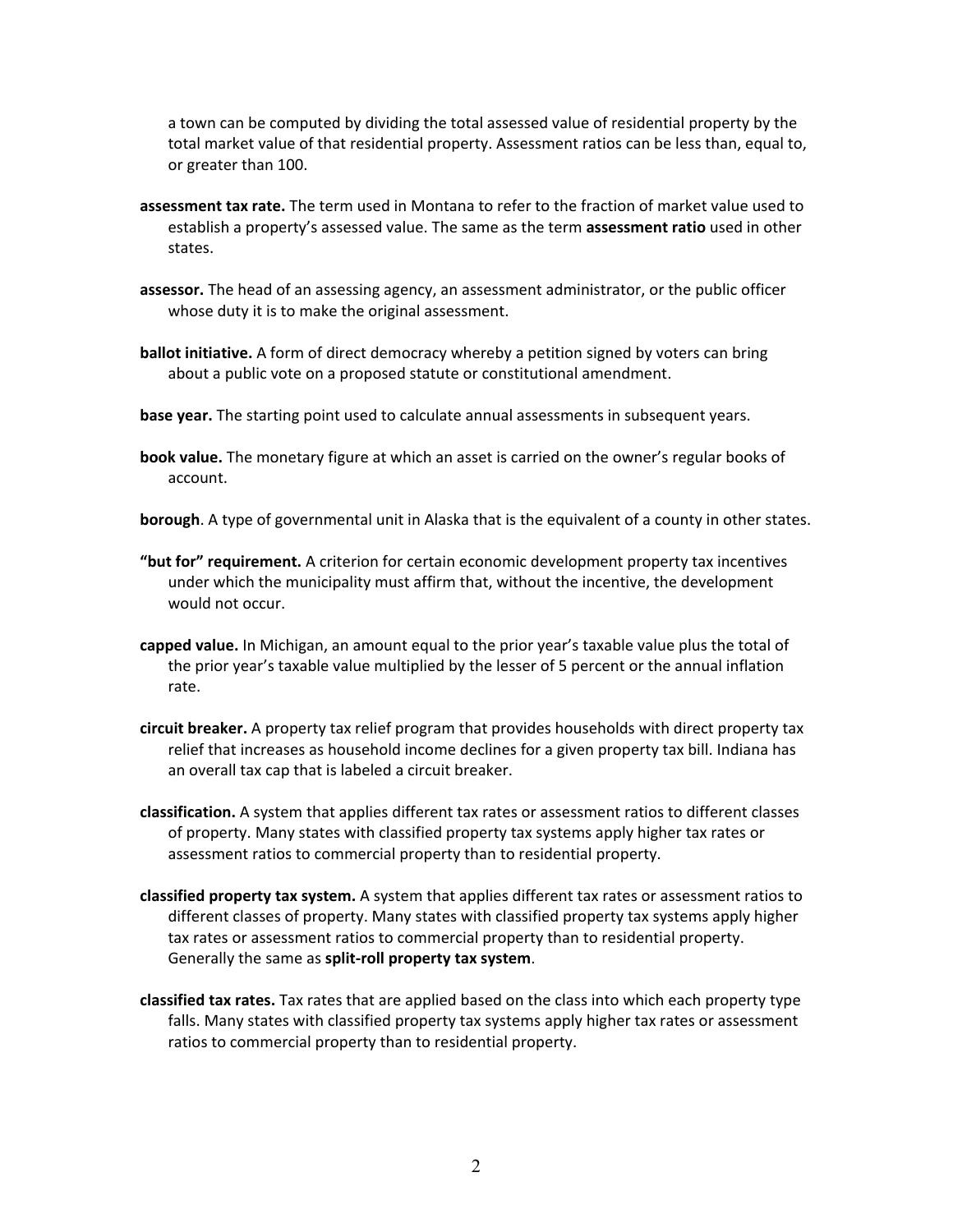- **clawback.** A provision common in business property tax incentive laws that requires firms receiving abatements to pay back some or all of the abated property taxes if they fail to meet job creation targets or other program criteria.
- **common level of appraisal.** In Vermont, the percentage of a district's fair market value embodied in its assessed value. It measures how close local assessments are to fair market values. In this term, assessment is equivalent to appraisal.
- **community facilities districts.** Designated geographic areas established prior to the build-out of a development in which the local legislative body and developers may institute a parcel tax to finance capital and in some cases operating expenditures of the new development.
- **compensating tax rate.** In Kentucky, the property tax rate that produces an amount of revenue approximately equal to that produced in the preceding year.
- **compression.** In Oregon, the reduction in property tax rates necessary so that the total tax rate on a particular property does not exceed the tax limit.
- **cost approach to valuing property.** An assessment method that calculates a property's value as the replacement cost when new minus depreciation plus land value. For example, an appraiser would be likely to use the cost approach when placing a value on unique industrial property. The other two approaches to valuing property are the income approach and the sales comparison approach.
- **county predetermined ratio.** In Pennsylvania, an assessment ratio set by the county that is the fraction of market value used to establish a property's assessed value. The same as **established predetermined ratio.**
- **credit, property tax.** A direct reduction in a property tax payment. Property tax credits are allowed for taxpayers who meet certain criteria (such as renters) or for properties used for certain purposes (such as pollution control).
- **current use assessment.** A valuation approach that assesses land based on its present use rather than its market value or highest potential use. Many states employ current use assessment to encourage the preservation of agricultural, forest, recreational, and open space land.
- **"dark stores" assessment theory.** The theory that the best comparable sales for valuing big box stores are those of vacant or abandoned big box stores (dark stores).
- **effective tax rate.** A rate that is calculated by dividing tax liability by market value. For example, a home with a \$100,000 market value and a \$2,000 property tax bill has an effective tax rate of 2 percent. In Ohio, the effective tax rate is the total nominal rate for a local government or tax district once tax reduction factors have been applied, but before certain property tax relief measures are taken into account.
- **enterprise zones.** Designated geographic areas, usually economically depressed, within which special tax and other incentives are provided to encourage business development. For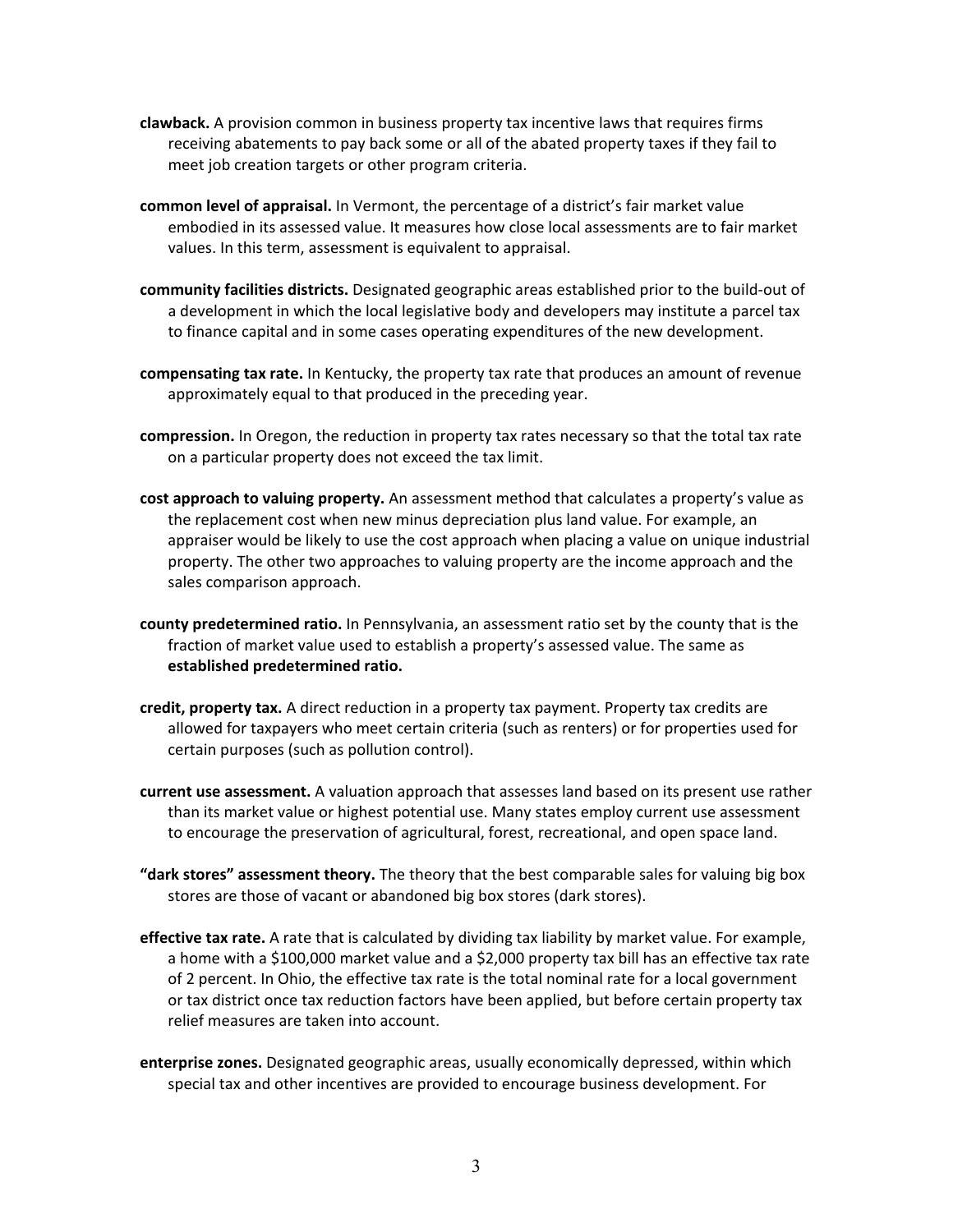example, local governments may provide property tax abatement for new businesses being developed in a designated zone.

- **equalization.** A process by which a government attempts to ensure that all property under its jurisdiction is assessed at the same assessment ratio or at the ratio or ratios required by law. For example, a state may conduct equalization among school districts so that its state aid payments, which depend on property value per pupil, are calculated equitably.
- **established predetermined ratio**. In Pennsylvania, a term used to mean the assessment ratio set by the county, which is the fraction of market value used to establish a property's assessed value. The same as **county predetermined ratio.**
- **exemption, property tax.** Freedom from the property tax granted to certain owners or for certain uses. For example, government buildings, consulates, educational institutions, and churches are generally exempt from the property tax.
- **expanded income.** Income from nontaxable sources, such as social security retirement income and nontaxable bond interest income.
- **expenditure limit.** A legal limit on annual increases in a jurisdiction's total expenditures.
- **fair cash value.** In Kentucky, the price a property would bring at a fair and voluntary sale between a willing buyer and a willing seller, with neither party under duress, given a reasonable amount of time on the market. The same as **market value**.
- **farm-to-market road**. A state or county road that connects agricultural areas or ranches to towns so that farmers and ranchers can bring their goods to market.
- **fee in lieu of tax (FILOT).** In South Carolina, a negotiated fee paid by eligible manufacturers in lieu of paying property taxes.
- **fee simple**. Complete ownership in a property, subject only to government powers such as eminent domain.
- **fixture.** An improvement that is attached to property. Fixtures are considered real property if removal would damage the property but are considered personal property if removal would not cause damage.
- **foundation aid**. A form of school aid that ensures that per-pupil expenditure meets or exceeds a certain minimum in all districts by filling the gap between the foundation amount and the amount of funding a district can provide by setting a particular tax rate. The same as **foundation funding.**
- **foundation funding.** A form of school aid that ensures that per-pupil expenditure meets or exceeds a certain minimum in all districts by filling the gap between the foundation amount and the amount of funding a district can provide by setting a particular tax rate. The same as **foundation aid**.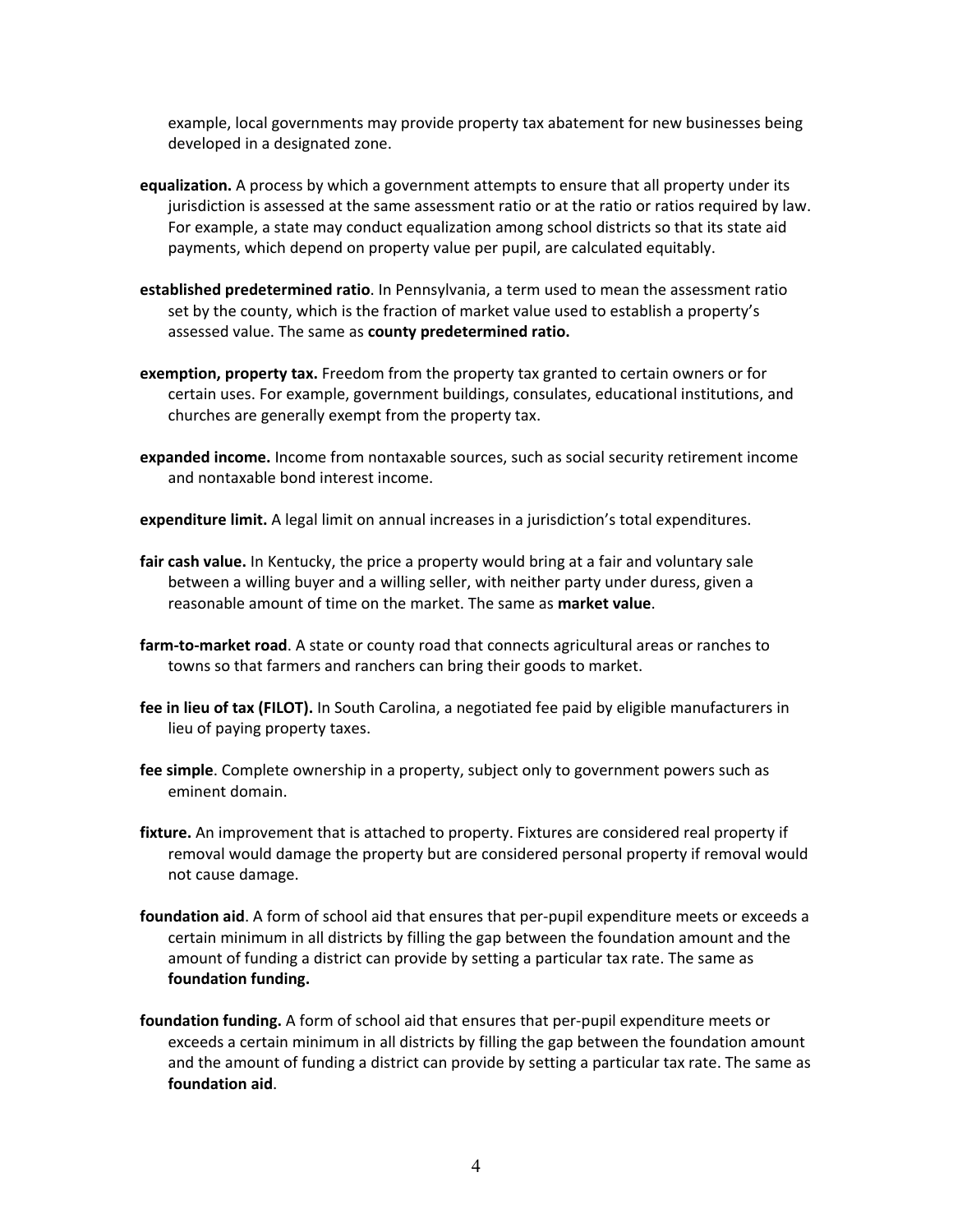- **full cash value.** In Arizona, the cash-equivalent value of the property; similar to, but not always equal to, market value. In Nevada, the most probable price which property would bring in a competitive and open market under all conditions requisite for a fair sale. The same as **market value**.
- **full disclosure laws.** Laws requiring local governments to disclose certain tax changes and hold public hearings on such changes. Such requirements may be considered a type of tax-andexpenditure limitation. The same as **truth-in-taxation requirement.**
- **general education levy.** In Minnesota, the portion of general education revenue received through the property tax.
- **government property lease excise tax (GPLET)** In Arizona only, an excise-style property tax based on the physical characteristics of the development.
- **gross assessed value.** In Indiana, the assessed value of all property after the application of all exemptions.
- **ground rent.** Rent paid for the use and occupancy of a parcel of land.
- **growth limitation factor.** In Maine, a formula that combines growth in the value of newly taxable property, statewide growth in real personal income, and changes in state funding to the municipality and that is used to determine a municipal tax levy limit.
- **highest and best use.** A principle that requires appraisal and assessment of property at its most profitable use. States often define market value based on the property's highest and best use.
- **homeowner's exemption.** A form of property tax relief that removes a portion of the assessed value of a homestead property from the tax base before the tax rate is applied. For example, a government may reduce the assessed value of all homesteads by \$50,000. This is more frequently called a homestead exemption.
- **home rule.** The delegation of power from the state to its subunits of governments, creating autonomy and limiting the degree of state interference in local affairs.
- **homestead.** The principal residence of the property owner.
- **homestead exemption.** A form of property tax relief that removes a portion of the assessed value of a homestead property from the tax base before the tax rate is applied. For example, a government may reduce the assessed value of all homesteads by \$50,000. This is sometimes called a homeowner's exemption.
- **improvements.** Any real property that is not land, such as buildings, fences, driveways, tennis courts, utilities, and infrastructure.
- **income approach to valuing property.** An assessment method that calculates a property's value as the present value of future net income expected to be generated by the property over its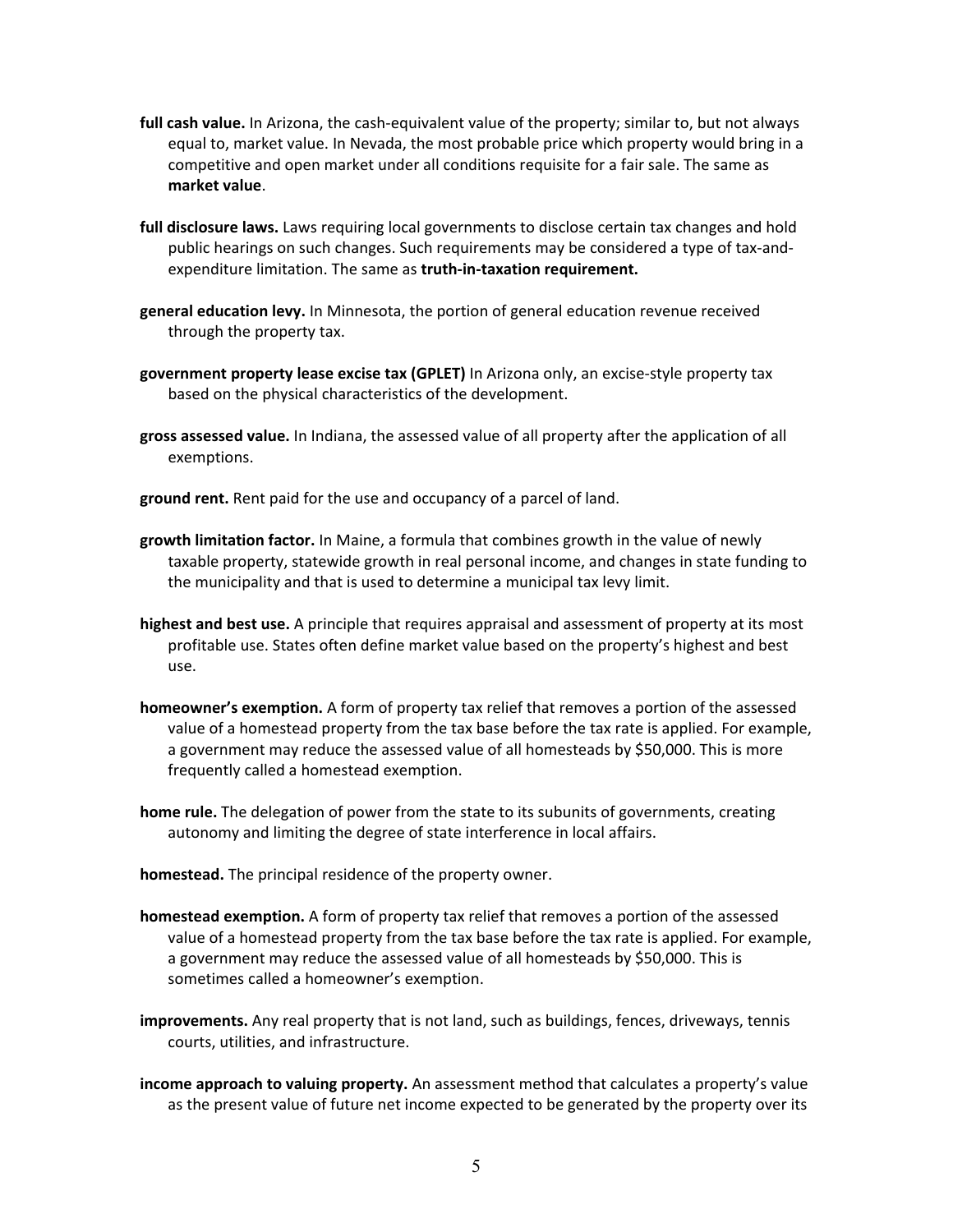lifetime. For example, an appraiser would be likely to use the income approach when placing a value on commercial property. The other two approaches to valuing property are the cost approach and the sales comparison approach.

- **income sensitivity.** In Vermont, the system that allows certain homeowners to pay school taxes on their primary residences based on their household income rather than on their property value.
- **intangible personal property.** Property that does not have a physical character or existence, such as money, mortgages, stocks, bonds, and other paper claims to real and tangible personal property.
- **just value**. In Florida, the price a property is most likely to fetch in the current real estate market. The same as **market value.**
- **land value tax**. A type of property tax that exempts improvements and taxes land values only (in pure form) or taxes improvements at a lower rate (partial form).
- **leasehold value.** The amount that would be paid for the right to occupy the property under the terms of a given lease
- **levee district**. A special district government in Louisiana charged with constructing and maintaining flood-protection infrastructure.
- **levy.** (1) The amount of money to be raised by property taxation in a given taxing district. (2) To use a tax district's legal authority to impose or collect the property tax.
- **levy lid.** A legal limit on the amount of revenue raised by the property tax or on the rate of growth in property tax revenues. Same as levy limit.
- **levy limit.** A legal limit on the amount of revenue raised by the property tax or on the rate of growth in property tax revenues.
- **limited property value.** In Arizona, the greater of: (1) 110 percent of the previous year's limited property value, or (2) last year's limited property value plus 25 percent of the difference between full cash value and limited property value. The amount cannot exceed full cash value.
- **market value.** The price a property is most likely to fetch in the current real estate market.
- **market value-in-use.** Indiana's general standard of value. This is the value a specific property has for a specific use and is not the same as market value.
- **mass appraisal.** The process of valuing a group of properties using standard methods, employing common data, and allowing for statistical testing. Values are estimated as of a given date. The same as **mass valuation**.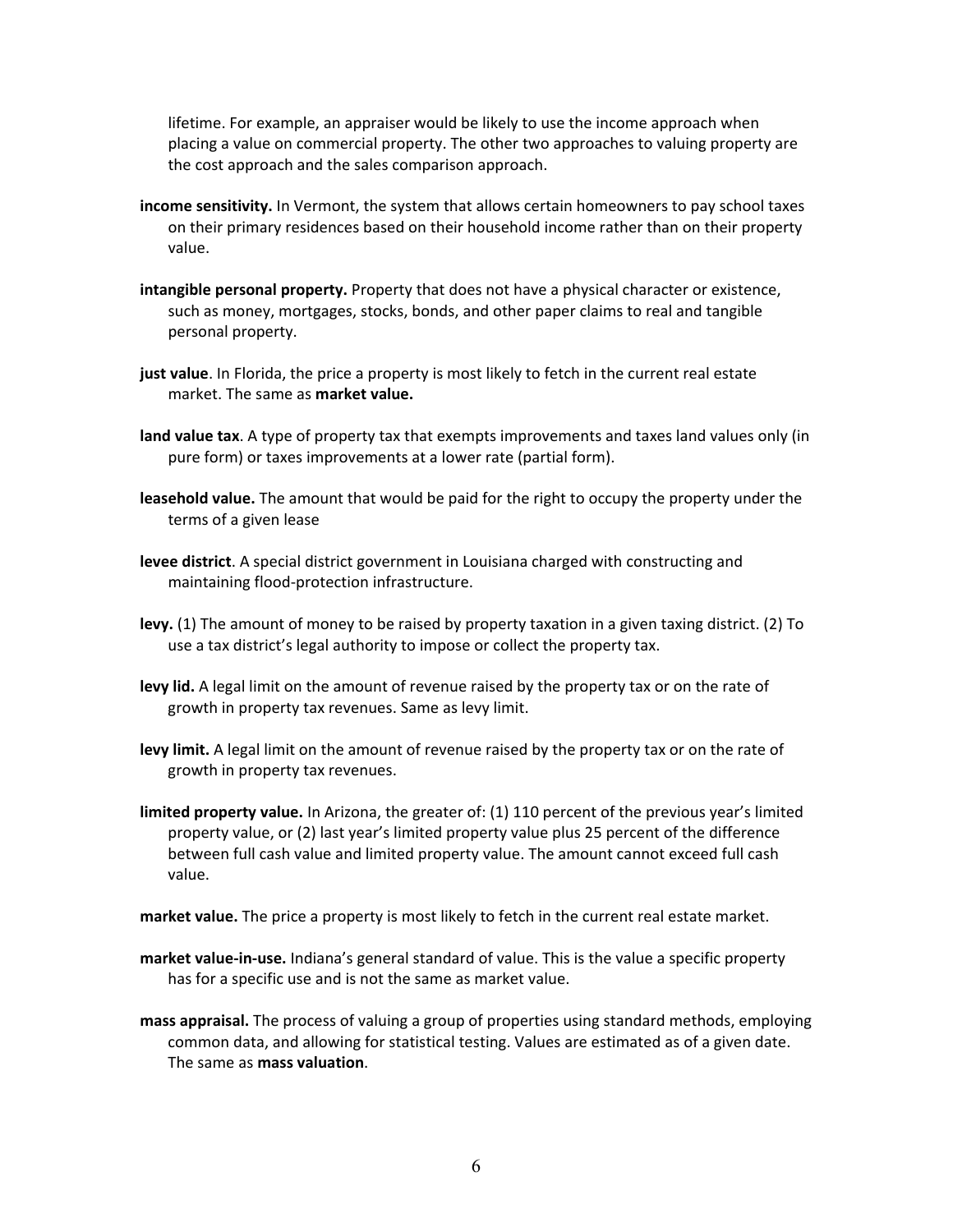- **mass appraisal market model.** A formula generated using statistical analysis that can be applied to property characteristics to estimate values for groups of properties.
- **mass valuation**. The process of valuing a group of properties using standard methods, employing common data, and allowing for statistical testing. Values are estimated as of a given date. Same as **mass appraisal.**
- **maximum assessed value.** A value assigned to a property in Oregon used in the calculation of taxable assessed value, which can increase by no more than 3 percent per year.
- **millage.** An expression of the tax rate. A millage of 20 mills could also be expressed as a tax rate of 2 percent, a rate of \$20 per \$1,000 of assessed value, or a rate of \$2 per \$100 of assessed value.
- **millage rate.** An expression of the tax rate as mills per dollar. A millage rate of 20 mills per dollar could also be expressed as a tax rate of 2 percent, a rate of \$20 per \$1,000 of assessed value, or a rate of \$2 per \$100 of assessed value.
- **mills.** Units equal to one-thousandth of one dollar, or one tenth of one cent. Property tax owed is computed by multiplying each \$1,000 in assessed value by the mill levy. For example, the property tax bill for a \$200,000 home in a town with a mill levy of 9 would be \$1,800 (200 \* 9).
- **multiresidential.** In Iowa, a class of property that includes mobile home parks, manufactured home communities, land-leased communities, assisted living facilities. property used for dwelling that has three or more units, and the portion of a building used for dwelling where human habitation is not the primary use of the building.
- **net assessed value.** In Arizona, the same as limited property value (LPV) when the tax is computed.
- **net book value.** A property's cost minus depreciation.
- **nominal tax rate.** The stated or statutory tax rate. For example, a nominal tax rate of 1.5 percent applied to a \$100,000 home would result in a tax bill of \$1,500. This assumes no complications, such as homestead exemptions.
- **occupational license tax.** In Kentucky, a charge for the privilege of working in, or conducting business within, a city. This fee may be imposed as a percentage of gross earnings, gross receipts, or net profits or may be levied as a flat rate.
- **parcel tax.** In California, a special tax levied at a flat amount per parcel. For example, a local government may, by a two-thirds majority vote, impose a tax of \$150 per parcel on all property within its jurisdiction.
- **parish**. In Louisiana, a type of governmental unit that is the equivalent of a county in other states.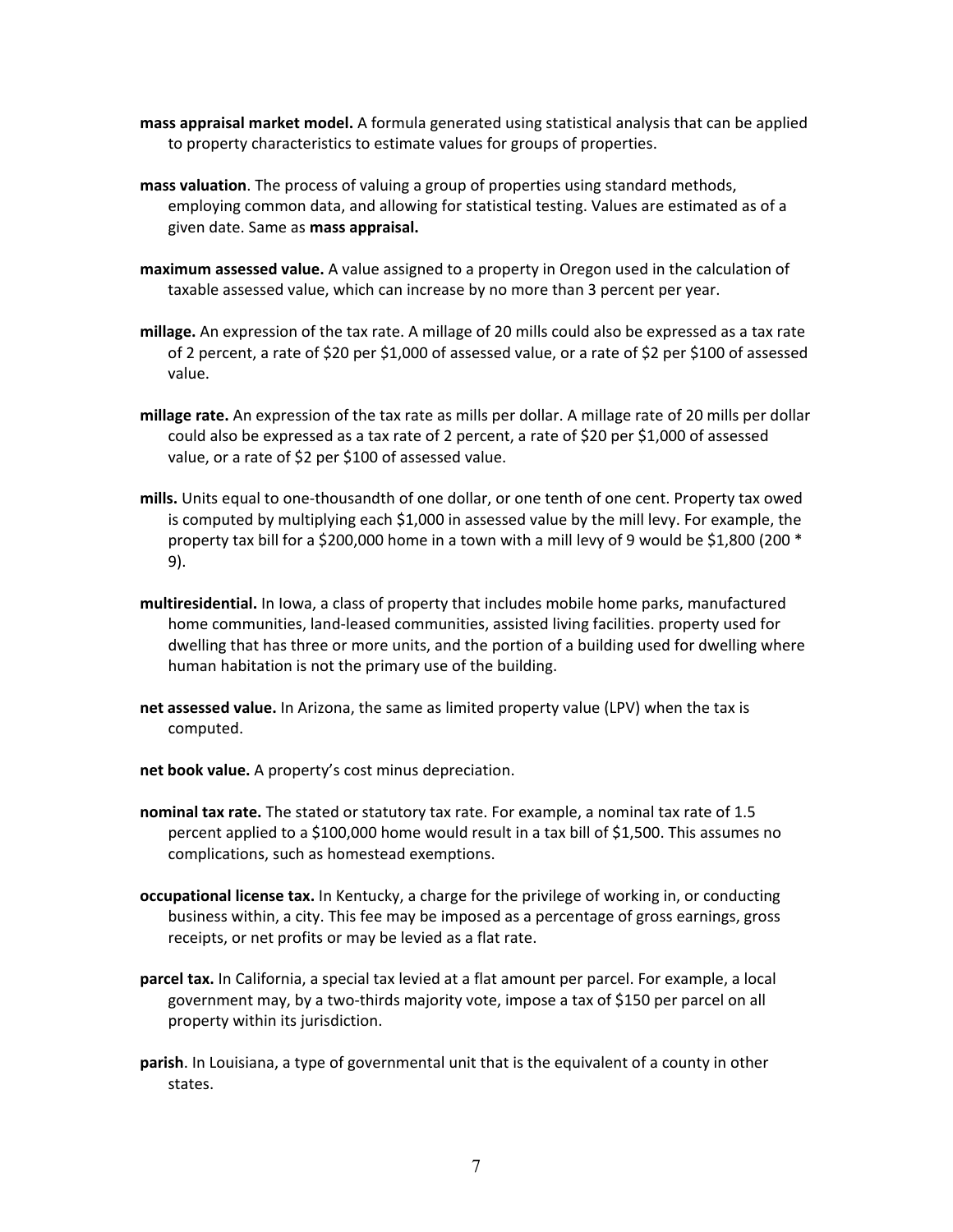- **personal property.** Moveable items, not permanently affixed to or part of the real estate. For example, retail inventory may be taxed as personal property. Includes tangible personal property and intangible personal property.
- **payments in lieu of tax (PILOTs).** Payments made voluntarily by tax-exempt nonprofits as a substitute for property taxes. In Ohio, property tax payments made by businesses within a tax increment finance district and deposited into TIF public improvement funds.
- **portability.** The ability of a homeowner to transfer or "port" tax savings realized under assessment limits to a new homestead property.
- **preferential assessment.** A system in which the property tax on participating land is reduced by decreasing its assessed value, most commonly through use value assessment.
- **present value.** The value of an income stream after discounting future payments by the appropriate interest rate. For example, the present value of a \$100,000 payment received a year from now would be \$94,340 if one assumes that the appropriate interest rate is 6 percent (100,000/1.06).
- **primary property tax.** In Arizona, a property tax that funds the maintenance and operation budgets of state and local government entities.
- **productive value.** The value of land based on its income-producing ability in its current use (as opposed to market value).
- **property tax cap.** A state-imposed limitation on local governments' ability to increase property taxes. States commonly limit increases in tax rates, assessed values, or tax levies.
- **property tax deferral.** Postponed payment of a homeowners' property taxes until the property is sold or the owner dies, at which time accrued property taxes and interest become payable.
- **rate limit, for property tax.** A legal limit on property tax rates so that they are either frozen or tied to an index or formula.
- **real market value.** In Oregon, the same as **market value**.

**real property.** Land and permanent improvements to land, such as buildings.

**reappraisal.** The reestimation of a property's monetary value.

**reassessment.** (1) The rediscovery, relisting, and revaluation of property, whether performed by an assessor, a board of review, or a court. (2) The redetermination of the value of property by an assessor, board of review, or court.

**rebate, property tax.** A refund of property taxes previously paid.

**revaluation.** The process of reestimating the value of a property or properties.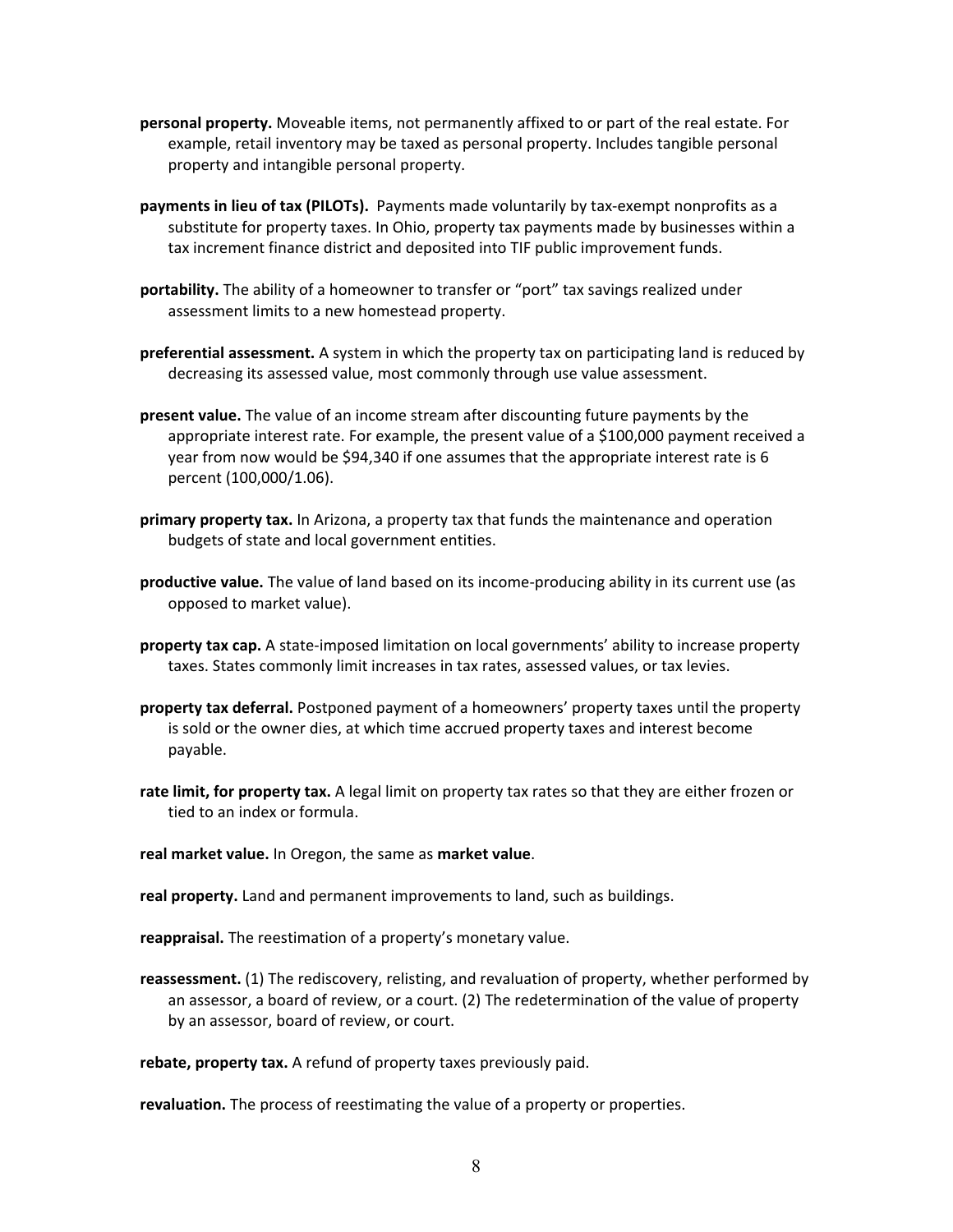- **revenue limit.** A legal limit on annual increases in total revenues from all sources in a jurisdiction.
- **rollback.** In Iowa, a set of assessment limitations on the state's six classes of property that limit the growth in assessed value, or set the taxable value at a certain fraction of assessed value, or both.
- **rollback.** In Ohio, a form of property tax credit provided by the state that works as a direct reduction of property tax liability by a specified percentage.
- **sales comparison approach to valuing property.** An assessment method that estimates a property's value by referring to comparable sales. The technique used for single-property appraisal is different from that used for mass appraisal:
	- (1) For single property appraisal, a small number of sales of property comparable to the subject property are found and analyzed, with adjustments made for significant differences between each comparable sale property and the subject property.
	- (2) For mass appraisal, a mass appraisal market model is built from statistical analysis of a sample of sales and property characteristics for a particular type of property in the tax district. The model, which is a formula, is then used to estimate market value for all property of the same type in the tax district.

An appraiser would be likely to use the sales comparison approach when placing a value on single-family homes. The other two approaches to valuing property are the cost approach and the income approach.

- **school board.** The governing body that guides policy for a school district. The same as **school committee.**
- **school committee.** The governing body that guides policy for a school district. The same as **school board.**
- **secondary property taxes** In Arizona, the property taxes used to fund bond issues, budget overrides, and special-district funding.
- **special assessment.** A charge levied on selected groups of properties to defray the costs of specific public improvements such as paving, sidewalks, or water lines. These charges can be assessed according to a physical measure, such as street frontage.
- **special district.** A local governmental unit formed to provide specific services or benefits such as flood control, fire protection, or transit. Special districts often use special assessments to finance the public improvements.
- **split-rate property tax system.** A system that applies a higher property tax rate to land than to improvements.

**split-rate tax**. A property tax in which land and improvements are taxed at different rates.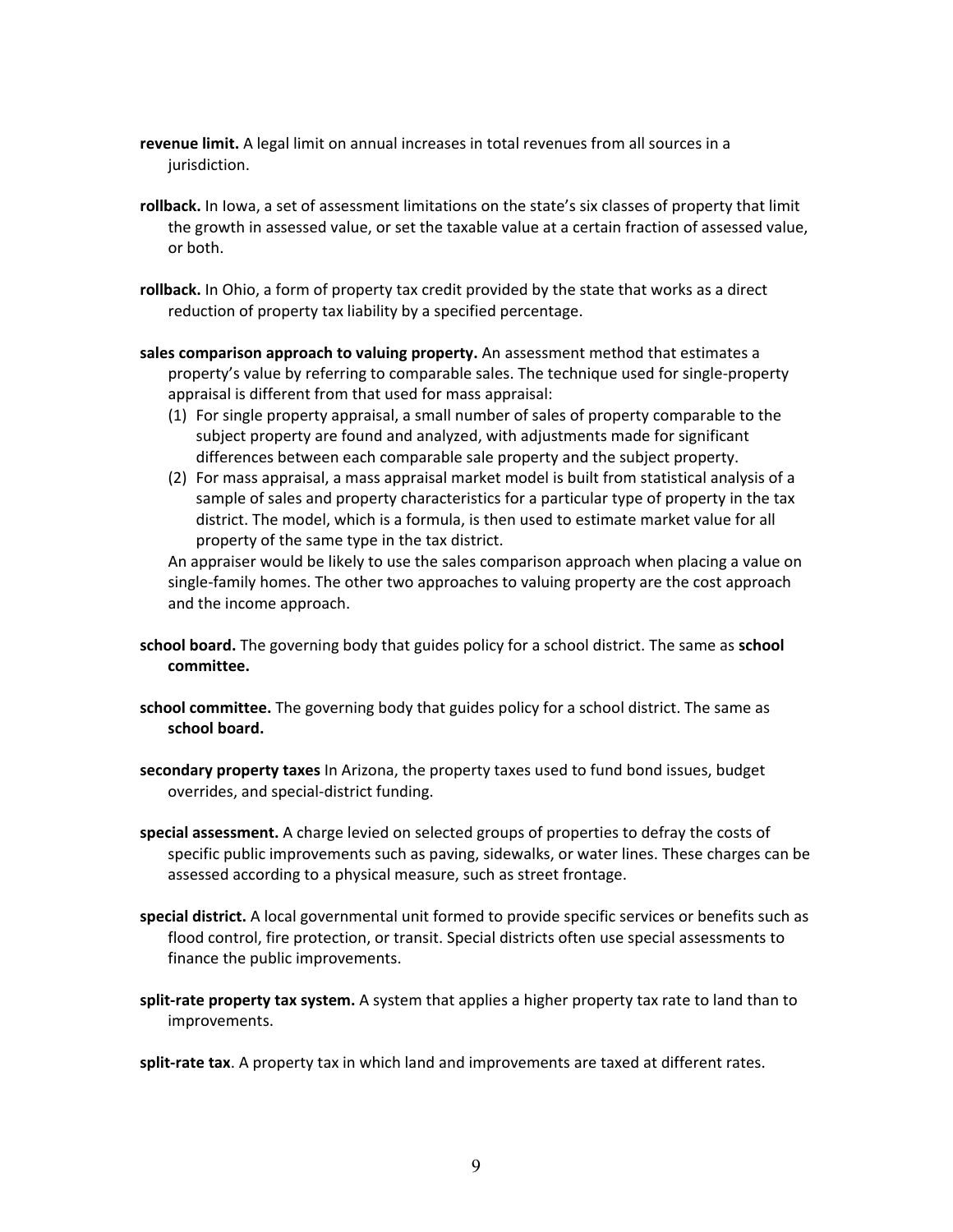- **split-roll property tax system.** Generally, the same as **classified property tax system**. In California, this term refers more broadly to proposals to change the way the property tax assessment limit applies to business property so as to increase property taxes on businesses relative to residential property.
- **sunset.** A statutory clause that repeals all or part of a law on a set date without action by the legislature to extend the law or make it permanent.
- **tangible personal property.** Moveable items with physical characteristics, such as furniture, fixtures, machinery and equipment, motor vehicles, inventories of goods, and animals, both livestock and pets.
- **taxable assessed value.** In Oregon, the value upon which the property tax is levied, which is equal to the lower of real market value and maximum assessed value.

**taxable value.** Generally, the appraised value minus exemptions or the value on which the property tax is levied. In Michigan, the lesser of assessed value or capped value. In Montana, assessed value less exemptions, multiplied by the assessment rate. In Nevada, the sum of the full cash value of the land plus the replacement cost new, less depreciation, of the improvements.

**tax and expenditure limitations (TELs).** Statutory and constitutional limits designed to control the growth of government public spending or to promote accountability. Six basic types of TELs are overall property tax rate limits, specific property tax rate limits, property tax levy limits, limits on general revenue or expenditure increases, limits on assessment increases, and truth-in-taxation requirements.

**tax base, property.** The total assessed taxable value within a taxing district.

- **tax burden.** The economic costs of, or losses resulting from, the imposition of a tax. Tax burden measures usually do not account for tax shifting, which occurs when some of the tax burden is borne by individuals who did not pay the tax bill themselves, such as when property taxes paid by a landlord are shifted to tenants in the form of higher rent.
- **tax capacity.** (1) In general, a government's potential ability to raise revenue through taxation, given the tax base in its jurisdiction. (2) In Minnesota, a property's taxable value multiplied by the property tax rate for its class.
- **tax-exempt property.** Property excluded from taxation because of its type or use. For example, all 50 states exempt from taxation the property owned by some nonprofit organizations.
- **tax increment financing (TIF).** A method of financing whereby growth in property taxes or other revenues in a designated geographic area is earmarked to support economic development in that area, usually to fund infrastructure improvements. Often, bonds are issued to finance improvements in a TIF district, with future growth in property taxes used to pay back the bonds.

**taxing district.** A state or any political subdivision of a state with the authority to levy taxes.